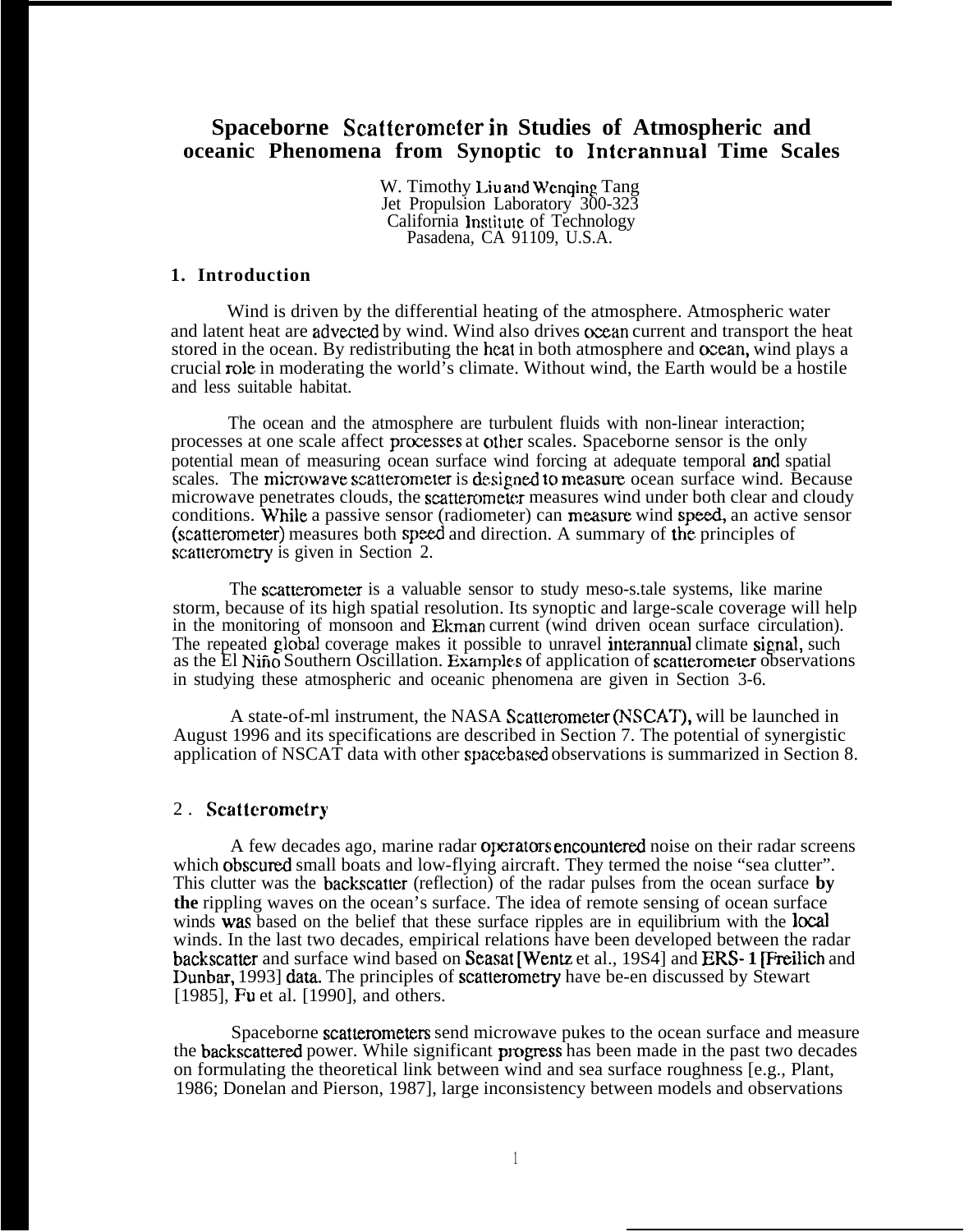remained. The retrieval of surface wind vectors from observations by spaceborne scatterometer relies on empirical relations called "geophysical model function". The model function essentially expresses the normalized backscatter  $(\sigma_n)$  observed by the scatterometer as a function of the equivalent wind speed at a reference level, the azimuth angle between the incident radiation and wind vector  $(x)$ , the incidence angle measured in the vertical plane  $(0)$ , the frequency of the transmitted microwave, the polarization of the microwave, and a number of secondary non-wind factors, such as sea surface temperature, residual effect of atmospheric stratification, and long waves. For  $20^{\circ}$ <0<65°, backscattered radiation is believed to be largely resulted from resonant Bragg scattering from short ocean waves, but the effect of non-Bragg scattering from longer ocean waves may also be important. At these, incident angles,  $\sigma$  varies approximately as cos (2  $\chi$ ) with maxima at upwind and downwind and minima near crosswind. Since wind shear in the atmosphere depends on density stratification, in addition to surface roughness, the equivalent neutral wind is used with the intention to remove the effect of atmospheric stratification from the model function. A parametrization model of the turbulent transports in the atmospheric surface layer  $[Liu, et al., 1979]$  is generally used to relate the real winds to the equivalent winds. The secondary factors on the the relation between wind and backscatter have been studied by Liu [1984], Glazman et al. [1988], and others. The normalized backscatter has also been directly related to the wind-stress at the surface by Liu and Large [ 1981 ] and Weissman et al.[1994].

A single measurements of  $\sigma_{\rm o}$  is insufficient to solve for both wind speed and direction. For the scatterometer on Seasat which has two perpendicularly oriented antennae, up to four solutions are possible even for noise-free measurements  $[e.g., Long]$ and Mendel, 1991]. The ambiguity in wind direction can be removed, theoretically, by meamring at additional angles, as in the NSCAT design. In practice, however, the model function inversion usually results in multiple solutions having nearly the same speed but differing widely in direction, because of noisy data While additional processing is still required to select a unique wind direction, the capability of present scatterometers to measure from threz azimuth angles reduces the task of selecting the correct wind direction.

#### 3. **Tropical Cyclones**

Wind observations over ocean are largely made by merchant ships; ship reports are " sparse, particularly within storms. The spatial resolution of numerical analysis at weather center are generally insufficient to reveal accumte position and details. Satellite infrared image may help to locate storms but does not reveal the surface intensity. Spaceborne scatterometers, with the ability to penetrate clouds and measure surface winds at 25-50 km resolution, are useful in the study of synoptic and mesoscale systems over ocean. The potential of scatterometer was first demonstrated in the study of the QE 11 storms by Gyakum [1983] using observations from the Seasat scatterometer when numerical prognoses of major weather centers missed the intensification. Surface pressure which would help to gauge the intensity and to locate the center of the storm can also be derived from scatterometer winds by inverting a boundary model [Bmvn and Liu, 1982] assuming geostrophic balance. Such application has been demonstrated in mid-latitude storms [Brown and Levy, 1986]. Hsu and Liu [1996] extended such technique to study typhoon (tropical cyclone) by adding a gradient wind balance in deriving pressure field using ERS-1 scatterometer winds.

The detailed structure of the wind-field within the scatterometer ground track in Fig. 1 illustrates the high spatial resolution of the scatterometer. The overlaid of scatterometer winds on precipitable water dramatically visualizes not only the structure of the typhoon, but the relation between the dynamics and the hydrologic balance in the mesoscales. It also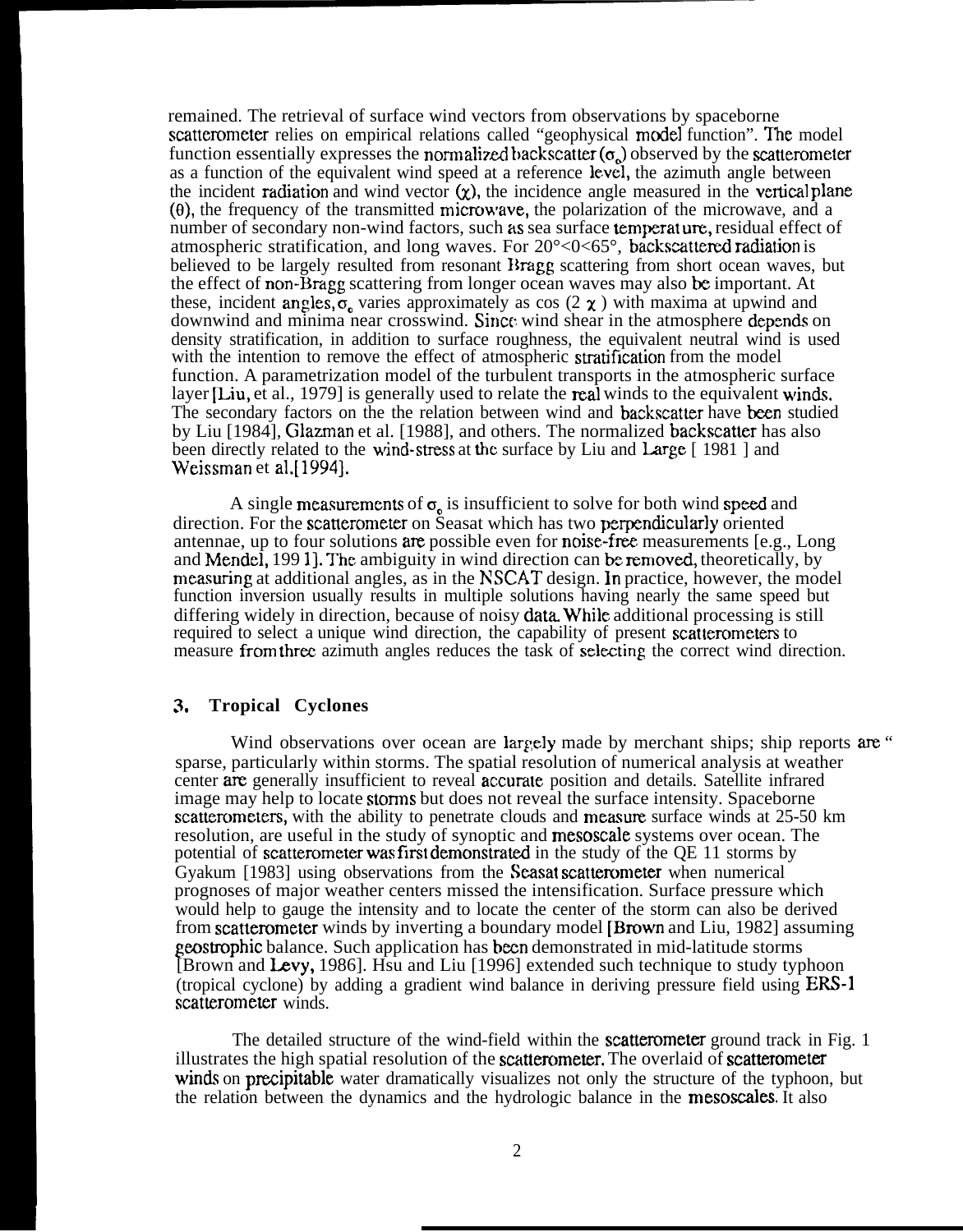# TYPHOON IRVING (08/03/92)



Fig.1 Typhoon Irving revealed by the wind vectors from ERS - 1 scatterometer (dark arrows) and the precipitable warn- from SSMI (color image) as it hits the Honshu Island of Japan on August 3.1992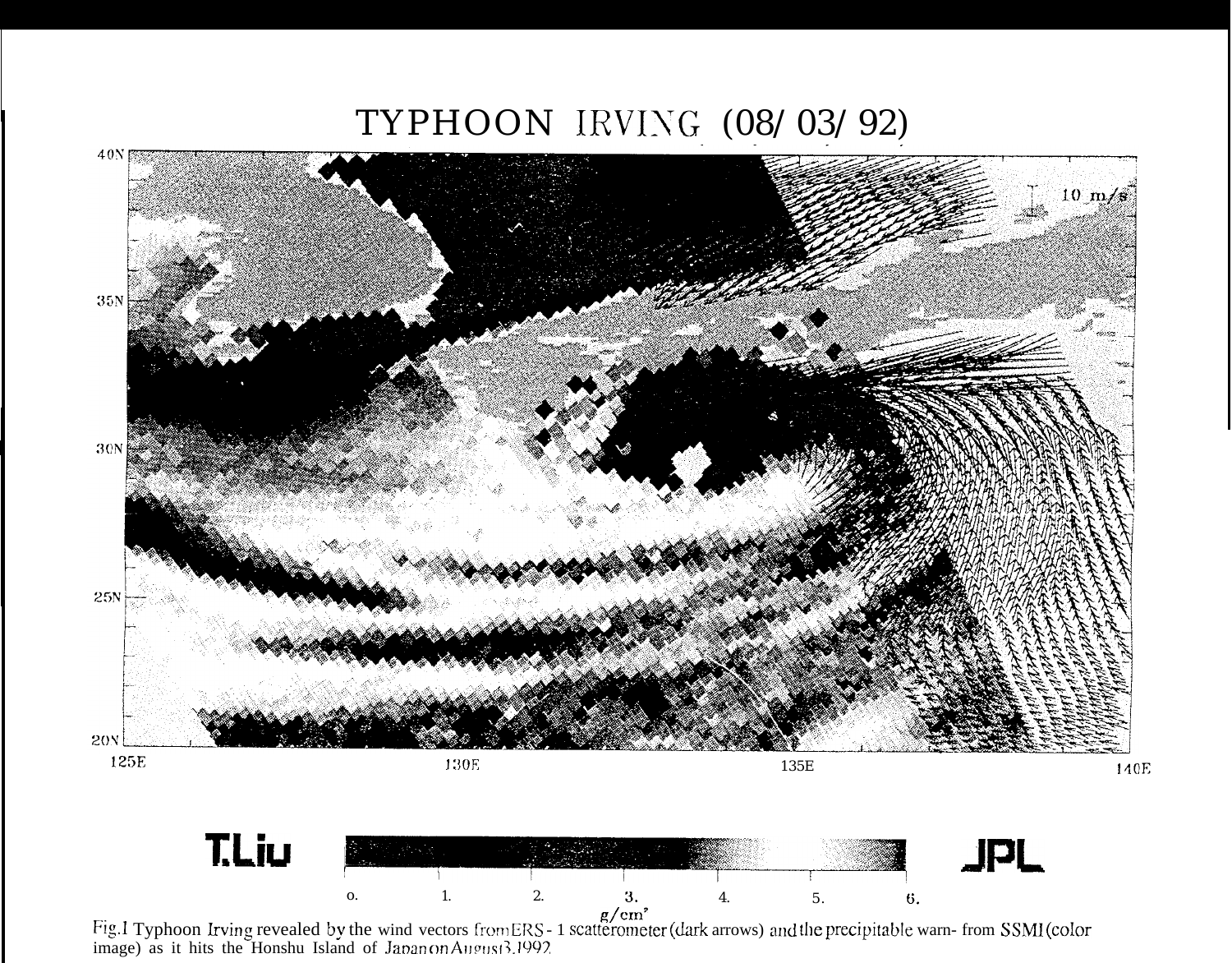demonstrates the "all weather" capabilities of microwave sensors. The scatterometer on the European Remote Sensing spacecraft BIN-1 scan only on one side of the spacecraft with a swath of 475 km, but other scatterometers have better coverage. The precipitable water was derived from observation of the Special Sensor Microwave Imager (SSMI) which has a much wider swath.

#### 4. **Monsoo n**

Monsoon is the seasonal change of winds which is forced by continent-ocean temperature contrast. Monsoon affects a large area of the world [Ram age, 1971]. It is periodic only in the sense that it comes every year, it has significant intrases as and interannual variation  $[Law and Li, 1984]$ . Its annual onset, intensity, and retreat vary greatly, and the variation has strong economic impact and may cause severe human suffering. While the economic impact of the variation is locally felt, the cause of the variation is perhaps seeded in planetary waves, and the effects may be globally felt [Kristnamurti 1985]. Beside. bringing rain to land, monsoon also changes ocean currents and upwelling [e.g., Liu et al. 1992]. Over land the consequences of monsoon are, perhaps, well observed, but the breeding ground over the ocean has been insufficiently monitored. Spaceborne scatterometer with its repeated global observations and unprecedented spatial resolution is conducive to monitoring and understanding monsoon.

The differences between the monsoon in the South China Sea and the Bay of Bengal are obvious in Fig. 2. in the Bay of Bengal, once monsoon starts, the surface wind is strong and steady from June to September, with cross quatorial flow changing from southeast to southwest direction. At the beginning of June, there is a consistent northward surge of water vapor. All the moisture were pushed to the land and coastal area, leaving the atmosphere over the ocean dry. By the, end of September, the humid air returns to the. ocean again. In the South China Sea, however, there are more variabilities; the wind and moisture are oriented in meso-scale weather systems. The same characteristic occurs in subsequent years. The ocean in both regions are warm before monsoon onset, and the temperature is particularly high in the South China Sea. The ocean is cooled in both regions after the monsoon strengthens is summer. In the fall, stronger off-shore winds are found in the South China Sea and the ocean cools further. In the Bay of Bengal, however, wind dies down and the ocean warms up again.

#### **S. Ekman Current**

Over small scale and near the equator, the effect of the earth's rotation is small. The relation between wind and current is direct; wind just drags the water along, For example, when a **breeze** blows over a pond, waves generated follow the wind direction. But over large scale, wind and current is not in the same direction, A century ago, the Norwegian explorer, Nansen, observed that floating ice were moving 20-40° to the right of the wind.

**Lagrangian** drifters are floats which follow the surface current. After it is deployed, the position of the drifter is tracked by satellite and the current velocity can be **computed**. The track of the drifters deployed in 1992 arc shown in Fig. 3. They follow currents at 15 m depth to within 1 cm/sec [Niiler et al., 1995]. The wind velocity derived from ERS 1 scatterometer were first interpolated to the time and position of the drifter. Then a coherence analysis on the two vector quantities - wind and current, was performed, The phase of the coherence which represents the average angle between the two vectors clearly shows current flows to the right of wind in the Northern Hemisphere and to the left of wind in southern hemisphere. The angle roughly falls between  $\hat{1}$   $0^{\circ}$  to  $40^{\circ}$ , and should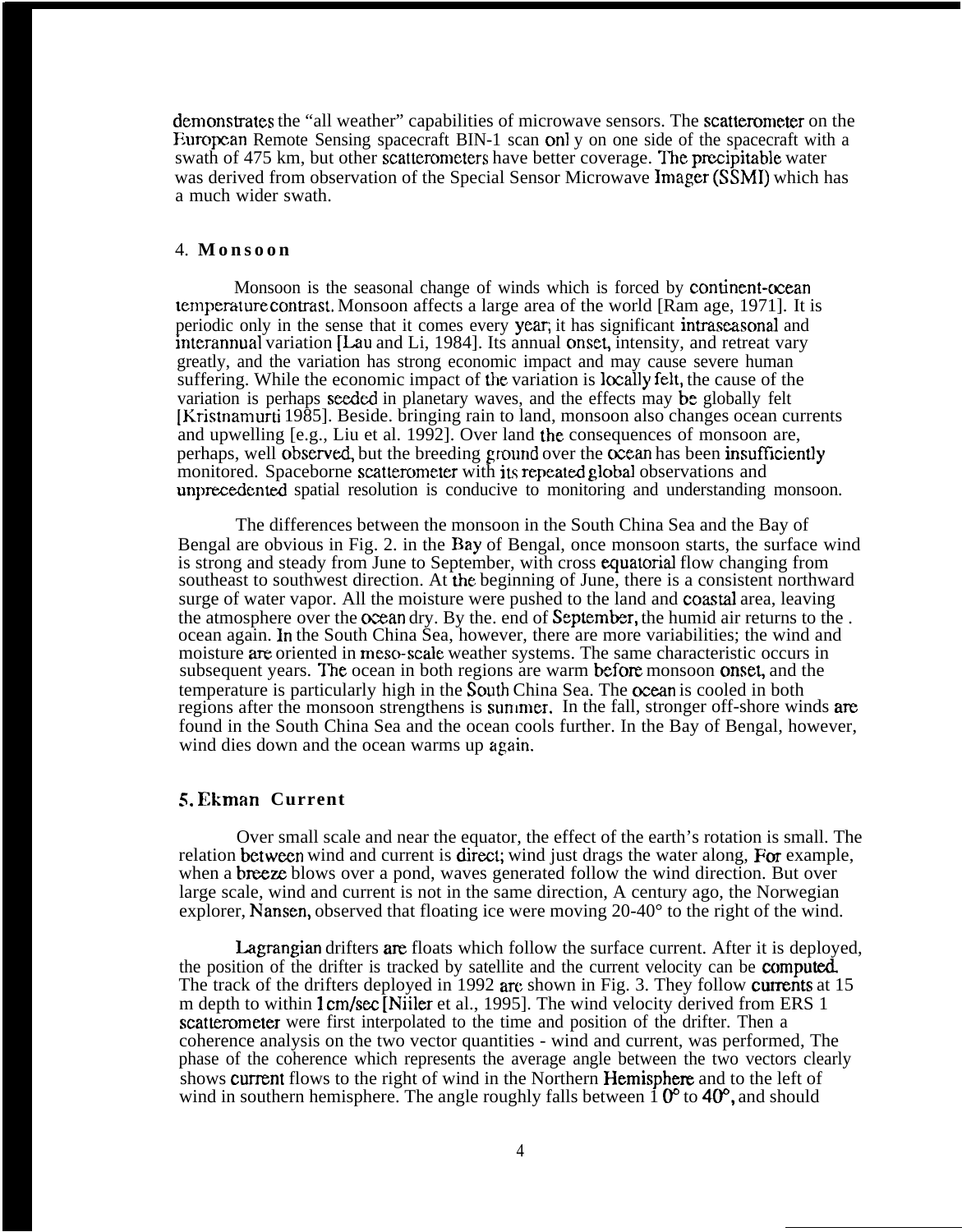

Fig. 2. Latitude-time variations in the South China Sea( $115$ <sup>o</sup>E) and Bay of Bengal ( $95^{\circ}$ E) of surface wind (black arrows) superposed on the color pictures representing and sea surface temperature (upper) and integrated water vapor (lower), during the monsoon sea son of 1992. The horizontal axis represents time from May 1 to November 1, and the latitudes on the vertical axis run from the north coast of Borneo to the south coast of China at 115°F. and from the South Indian Ocean to the coast of Bangladesh at 95°E. The surface wind field is derived<br>from observations by the microwave scatterometer on ERS- 1, and then interpolated to 10 and seven-day maps through iteration, The sea surface temperature is from AVHRR blended with in situ measurement, and the integrated water vapor is from SS MI.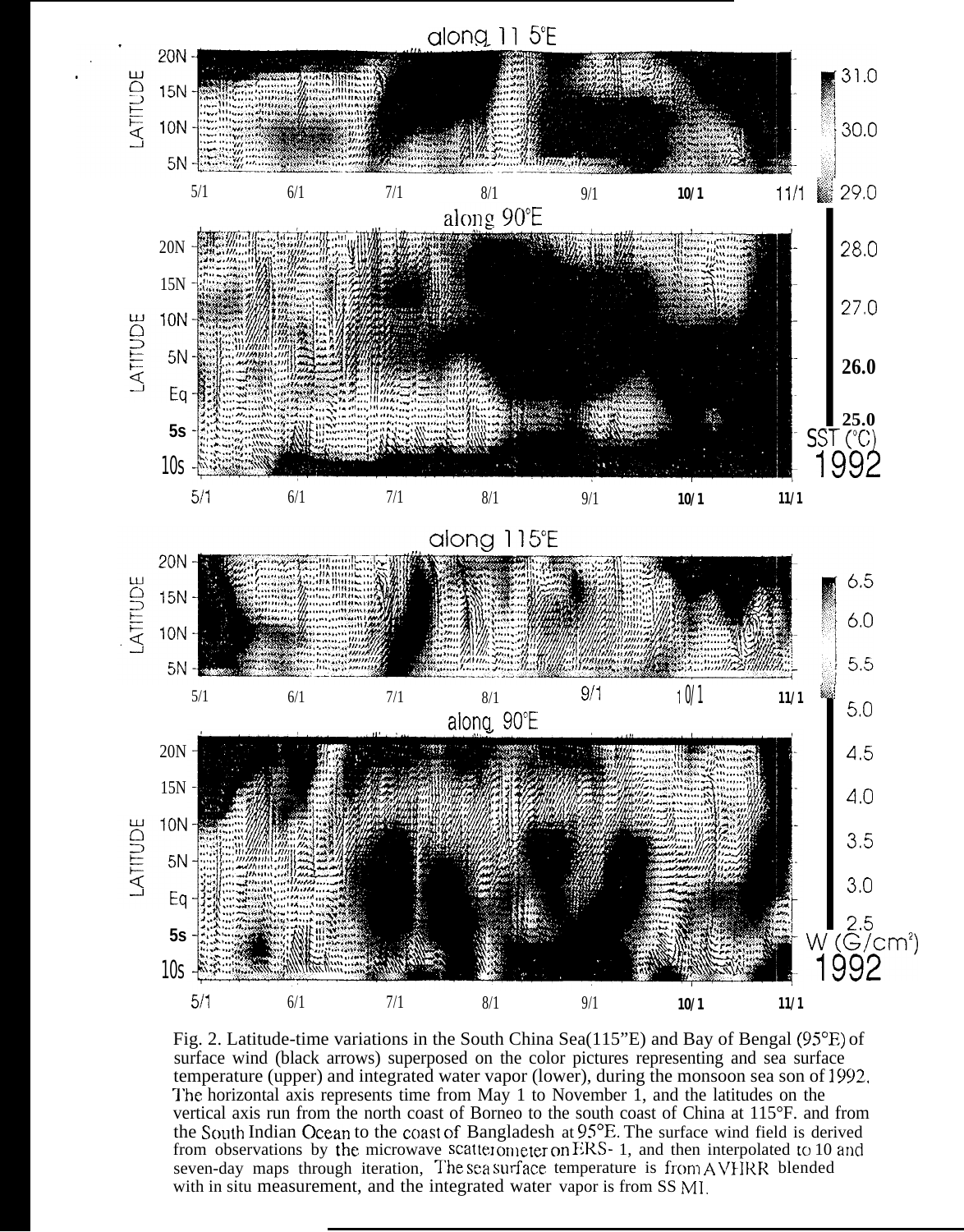

Complex Correlation between drifter currents & ERS - 1 winds



 $-50.0 - 40.0 - 30.0 - 20.0 - 10.0$  phase 10.0 20.0 30.0 40.0 50.0 Fig.3. Tracks of Lagrangian drifters deployed in 1992. The colors represent magnitude (upper) and phase (lower) of the coherence. between surface wind velocity derived from<br>ERS-1scatterometer and ocean current velocity at 15 m depth derived from the drifters. The wind velocity is interpolated to drifter location and time.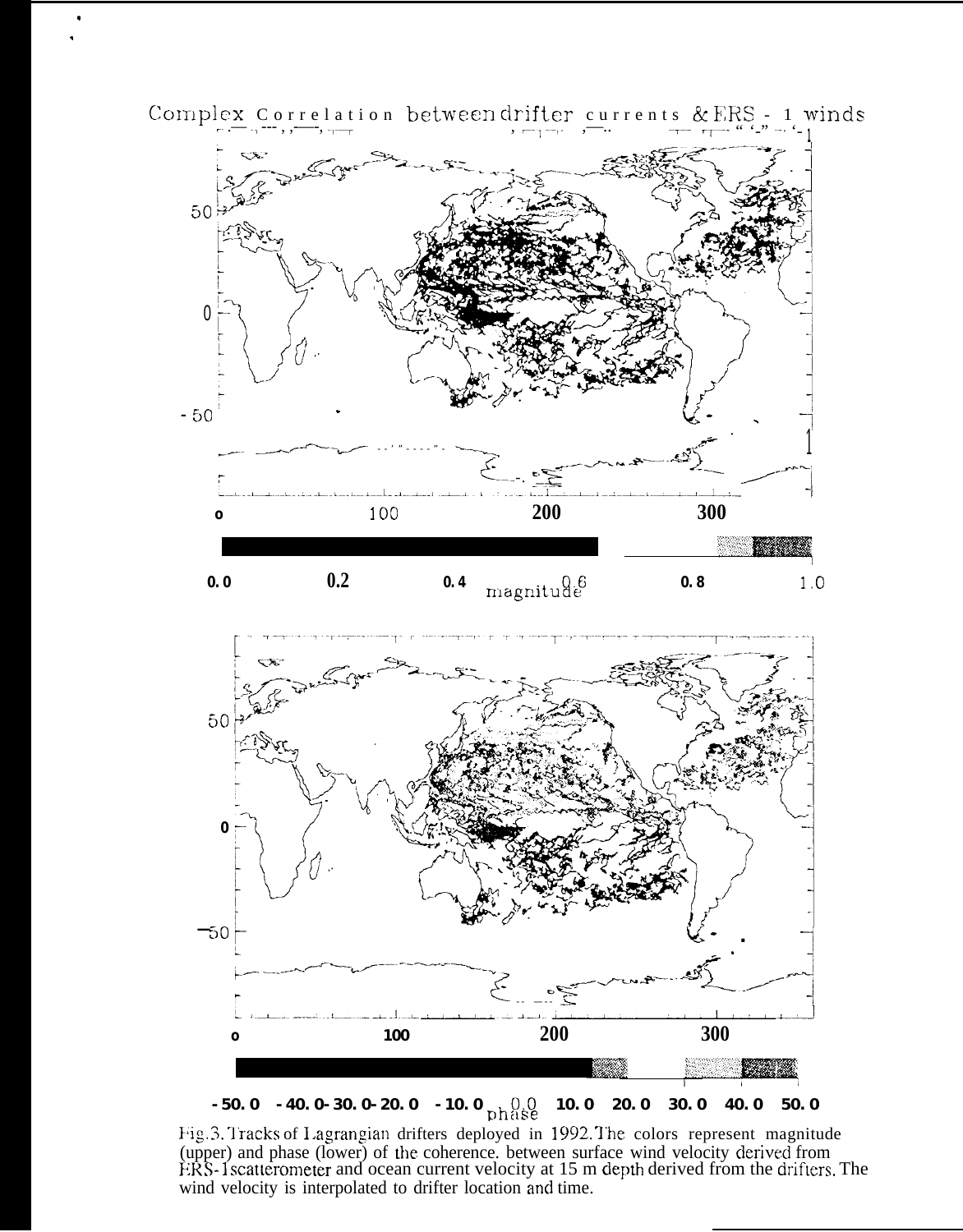varies with latitude (Coriolis force) and depth the mixed layer. The magnitude shows that high correlations are found in the equatorial and mid-latitude oceans where the current is strong and low correlations are found in the subtropical gyres where the current is weak.

The drifter data, in combination of wind forcing derived from the scatterometer and the geostrophic current derived from altimeter data, should be very useful in modeling wind-driven ocean circulation, Such model between surface wind stress and the ageostrophic Ekman velocity (with the geostrophic component removed from the drifter velocity) has been developed by Ralph and Niller [1996] and others.

#### 6. El Niño

On the basis of temporally averaged observations [Rasmussen and Carpenter, 1%2], El Nino has been traditionally viewrd as a low-frequency warming of the tropical ocean. Improved observations have revealed that critical intraseasonal phenomena, such as propagation of sea-level variation across the. equatorial Pacific [e.g., Lukas et al,, 1984], occur before and during El Nino events. The sea-level changes have been interpreted as the manifestation of equatorial Kelvin waves. These eastward-propagating disturbances in the ocean are confined to a narrow waveguidc by the Coriolis force; Kelvin waves have been related to anomalous westerly wind bursts near the date line by theoretical studies and numerical models. The intensity of episodic wind anomalies increases preceding an El Nine) event, as shown by data taken at island stations and at mood buoys [e.g., Luther et al., 1983]. How the synoptic west-wind episodes influence low-frequency changes in surface temperature is still unclear. Documentation on forcing and response is not comprehensive enough to answer this question.

Recently, the evolution of an El Nino warming event in the eastern tropical Pacific at the second half of 1994 was inferred from sea-level rise measured over several months by the microwave altimeter on the Topex/Poseidon spacecraft [Space News, Vol. 6, No. 5, page 13, 1995]. in Fig, 4, four spaceborne scnsom were combined to describe this event. The deviations of the 1994 values of a parameter from its corresponding 1993 values are shown and these deviations are, hereafter, referred to as anomalies. In the equatorial eastern Pacific, the Trades Winds generally blow from the west to the east and their zonal components are negative. During the second half of 1994, four distinct groups of equatorial westerly (positive) wind anomalies were observed by the scatterometer on ERS 1 to occur near the date line. Each group of wind anomalies initiated an eastwardpropagating, downwelling Kelvin wave that was exhibited as anomalous sea-level rise observed by Topex/Poseidon altimeter. Corresponding to the passage of Kelvin waves are surface-warming episodes observed by AVHRR. Anomalous integrated water vapor observed by SSMI indicate that the westerly wind and warming episodes are also associated with enhanced atmospheric convection.

It is obvious that this anomalous warming event is not continuous, but consists of a series of **intraseasonal** episodes. Unlike the El Nino events of the 1980s, equatorial warming events in the 1990s are more frequent, last for shorter periods, and are less intense. Whether the 1994 warming can be classified as an El Nino is being debated. The coincident observations infer clearly that the westerly wind anomalies are precursor of El Nifio and that spaceborne scatterometer is a valuable sensors in the monitoring, understanding, and prediction of El Nifio.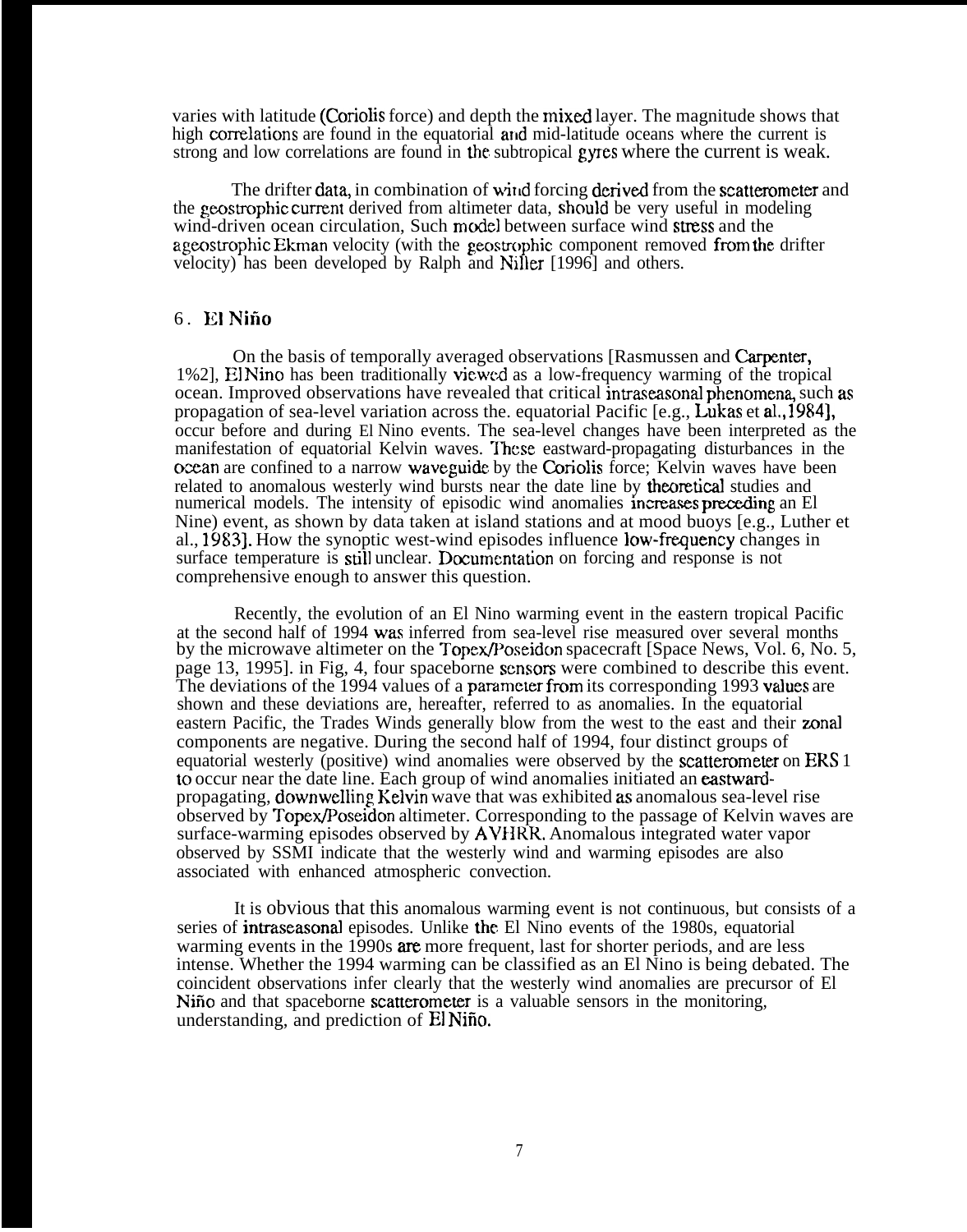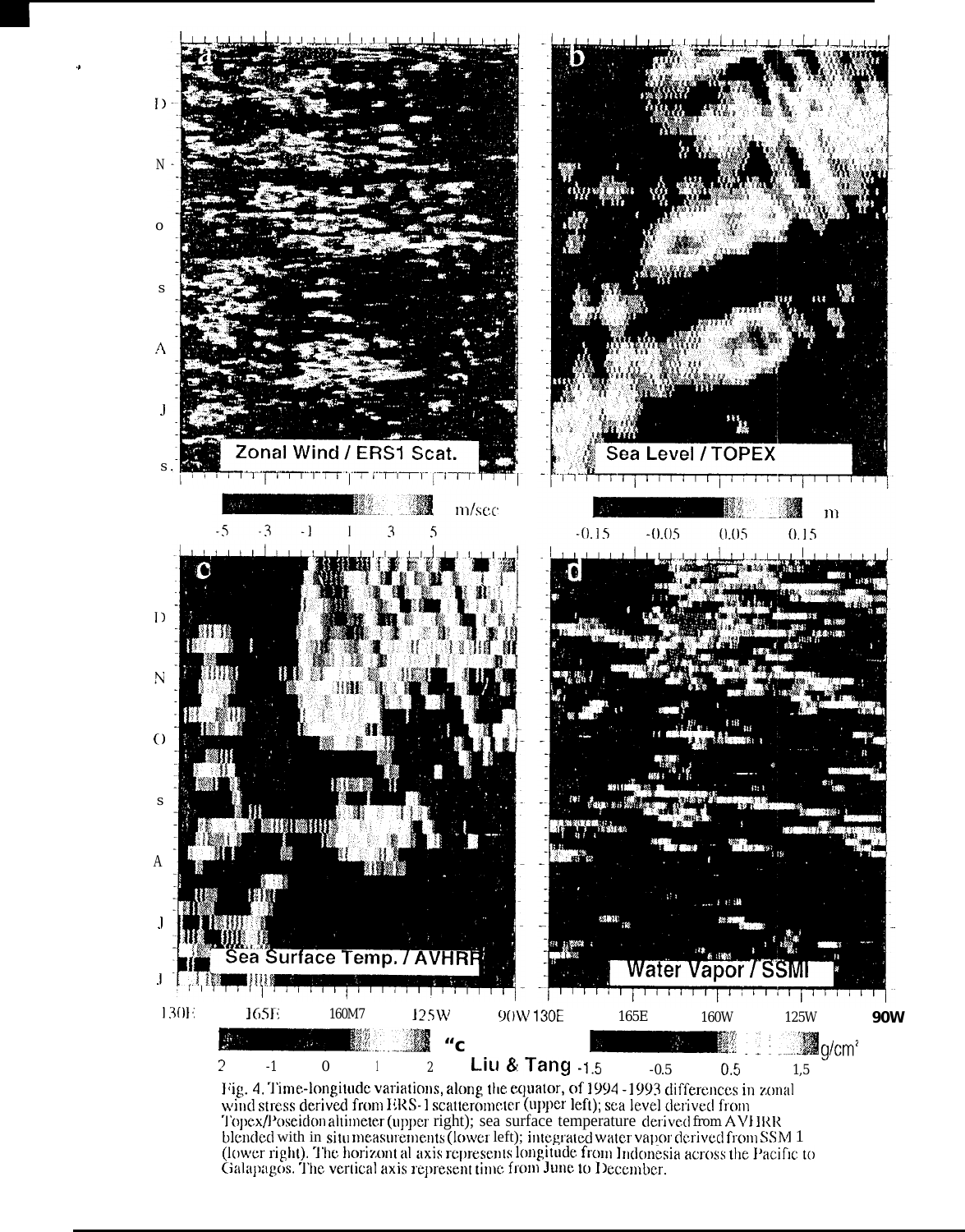### 7. **NASA Scattcrometer**

NSCAT will be launched into a near-polar sun-synchronous orbit on the Japanese Advanced Earth Observing Satellite (ADEOS) in August 1996 on an H-II rocket from Tanegashima Space Center in Japan. The six antennas of NSCAT will send microwave pulses at a frequency of 14 GHz to the Earth's surface and measure the backscatter. The antennas will scan two 600-km bands of the ocean separated by a 330 km data gap. NSCAT measures the backscatter at 25 km resolution but will provide surface wind vector at 50 km resolution over 90% of the ice-free ocean every two days, under both clear and cloudy conditions. It will have considerably more than twice the coverage of the scatterometer on ERS 1 which scans only one 475 km band.

Standard data products will be distributed the Physical Oxeanography Data Active Archive Center (PODAAC) of the Earth Observing System (EOS) at the Jet Propulsion Laboratory (JPL). The standard products include Levels 1.7,2, and  $3.$  Level 1.7 is earthlocated normalized backscatter observed over ocean with quality flags, in wind vector cell in the ground tracks organized by NSCAT revolution. Level 2 includes multiple ocean wind vector solutions in wind vector cells with the selected wind vector flagged. Level 3 products are time and space averaged daily maps of wind vectors over global ocean on a  $05^\circ$  latitude by 0.5 longitude grid. A near real time fast data product will also be produced by the National Oceanic and Atmospheric Administration (NOAA) and will be available from NOAA and JPL. However, the fast product lacks the appropriate quality controls and error flags and the NSCAT Project is not responsible for its scientific integrity.

#### 8. **Sensor Synergism**

With the planned launch of an improved scatterometer, SeaWinds, on ADEOS-2 in 1999, the acquisition of continuous data on ocean surface wind vectors for a period long enough to study the seasonal to interannual variability is being realized. It also signifies the continuous cooperation between Japan and the U.S.A. in providing long term ocean-wind and complementary data for monitoring, understanding, and predicting global climate and environmental changes. The scatterometer is the only spaceborne sensor that could provide direct (wind) and derived (current) dynamic measurements to study transport processes in the energy-hydrologic and biogeochemical cycles. Thus, it is complementary to other spaceborne sensors which measure hydrologic parameters, e.g., the operational Special Sensor Microwave Imager (SSMI) on the Defense Meteorological Space Program, the Advanced Microwave Scanning Radiometer (AMSR) to be launched in ADEOS-2, and suite of rain sensors on the joint U.S.-Japanese Tropical Rain Measuring Mission (TRMM). It is also complementary to sensors which measure ocean biological productivity, e.g., Ocean Color and Temperature Sensor (OCTS) to be launched with NSCAT on ADEOS-1 and the Global Imager (GLI) and ADEOS-2. The continuous acquisition of ocean surface wind vectors with complementary spacebased data, beyond ADEOS-2, satisfying the accuracy and sampling requirements equal or superior to the requirements for SeaWinds, is highly desirable to assure sufficient observations in the understanding of interannual variations and is crucial to the study of decadal global changes.

#### **Acknowledgments**

This study is performed at the Jet Propulsion Laboratory, California Institute of Technology, under contract with the National Aeronautics and Space Administration NASA). It is support by the Topex/Poseidon, NASA Scattemmeter (NSCAT), and Earth Observing System (EOS) Projects. We would like to thank Peter Niiler for providing the drifter data and Kelley Case for her assistant in processing these data.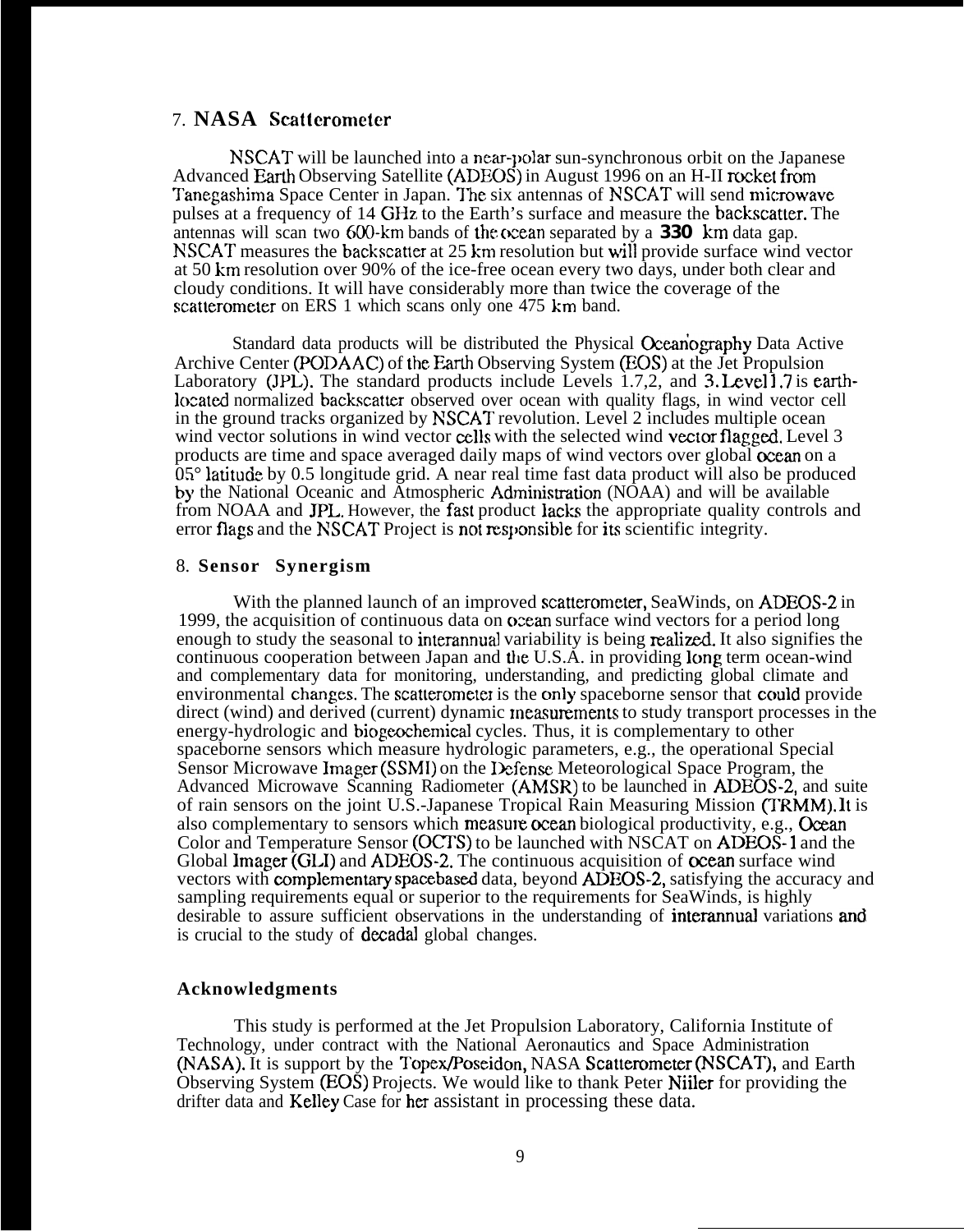#### **References**

● ✎

- Brown, R. A., and W.T. Liu, 1982: An operational large-scale marine boundary layer model. *J. Appl. Meteor., 21, 261-269.*
- Brown, R. A., and G. Levy, 1986: Ocean surface pressure fields from satellite sensed winds. *Mon. Wea. Rev., 114, 2197-2206.*
- Donelan, M. A., and W.J. Pierson, Jr., 1987: Radar scattering and equilibrium ranges in wind-generated waves with application to scatterometry. *J. Geophys. Res.*, 92, 4971-5029.
- Freilich, M.H., and R.S. Dunbar, 1993: A preliminary C-band scatterometer model function for the IRS- 1 AMI instrument. *Proc. First ERS-I Symposium, ESA Sp-359, 79-84.*
- Fu, L.L., W.T. Liu, and M. Abbott, 1990: Remote satellite method. *The Sea, Volume 9, Ocean Engineering Method.* JB. LeMehaute and D.M. Hanes (eds.) John Wiley & Sons, New York, 1193-1236
- Hsu, C.S. and W.T. Liu, 1996: Surface wind and pressure field near tropical cyclone Oliver derived from ERS-I scatterometer observation, *J. Geophys. Res.,* submitted.
- Glazman, R. E., G.G. Pihos, and J. lp, 1988: Scatterometer wind-speed bias induced by the large-scale component of the wave field. *J. Geophys. Res.,* **9.?, 1317-1328.**

Gyakum, J.R., 1983: On the evolution of the QE-11 storm. 1: synoptic aspects. *Mon. Wea. Rev., 111,* 1137-1155<sub>0</sub>

- Krishnamurti, T.N., 1985: Summer monsoon experiment a review. Mon. *Wea. Rev.,* 113, 1590-1626.
- Lau, K. M., and M.T. Li, 1984: The monsoon of east Asia and its global association a survey. *Bull. Amer. Meteor. Sot., 65, 114-125.*
- Liu, K.K, G.C. Gong, C.Z. Shyu, S.C. Psi, C.L. Wei, and S.Y. Chao, 1992: Response of Kuroshio upwelling to the onset of the northeast monsoon in the sea north of Taiwan: observations and a numerical simulation, *J. Geophys. Res.,* 97, 12511- 12526,
- Liu, W.T., K.B. Katsaros, and J.A. Businger, 1979: Bulk parametrization of air-sea exchanges of heat and water vapor including the **molecular** constraints at the interface. *J. AwOs. Sci.,* 36, 1722.-1735.
- Liu, W. T., and W.G. Large, 1981: Determination of surface stress by Seasat-SASS; a case study with JASIN data, *J. Phys, Oceanogr., 11, 1603-1611.*
- Liu, W.T., 1984: The effects of the variations in sea surface temperature and atmospheric stability in the estimation of average. wind speed by Seasat-SASS. *J. Phys. Oceanogr.*, *14, 392-401.*
- Long, D.G., and J.M. Mendel, 1991: Identifiability in wind estimation from scatterometer measurements. *IEEE Trans. Geosci. Remote Sensing. 29, 268-276.*
- Lukas, R., S. Hayes, and K. Wyrtki, Equatorial sea level response during the 1982-1983 El Nine, *J. Geophys. Res.,* **89, 10425, 1984**
- Luther, D. S., D. E. Harrison, and R. A. Knox, Zonal winds in the central equatorial Pacific, Science, 222,327,1983.
- Rasmussen, E, M. and T. H. Carpenter, 1982: Variations in tropical sea surface temperature and surface wind fields associated with the Southern *Oscillation El Nine, Mon. Wea. Rev. 110,* 354.
- Niiler, P., A. S." Sybrandy, K. Bi, P.M. Poulain, and D. Bitterman: Measurements of water following capability of holey sock and TRISTAR drifters. *Deep-Sea Res.,* 42, 1951-1964.
- Plant, W. J., 1986: A two-scale model of short wind-generated waves and scatterometry. *J. Geophys. Res., 91,* 10735-10749.
- Ralph, E. A., and P. Niiler, 1995: Lagrangian measurement of the mean wind-driven currents in the tropical Pacific. *International WOCE Newsletter, 30.*